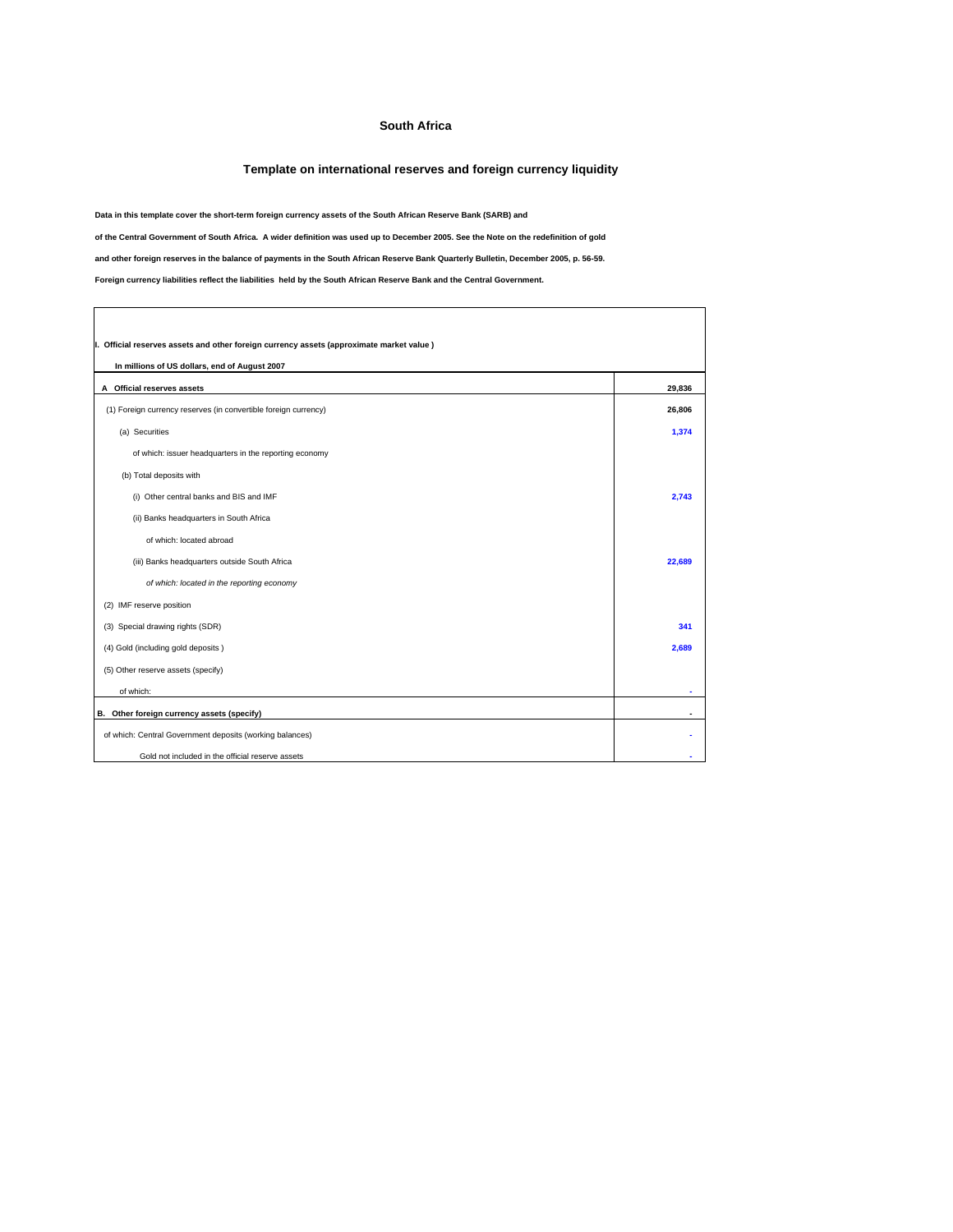| II. Predetermined short term net drains on foreign currency assets (nominal value) p.2                                                                               |                   |               |                                            |                                        |
|----------------------------------------------------------------------------------------------------------------------------------------------------------------------|-------------------|---------------|--------------------------------------------|----------------------------------------|
| In millions of US dollars, end of August 2007                                                                                                                        |                   |               |                                            |                                        |
|                                                                                                                                                                      | Total             |               | Maturity Breakdown(residual maturity)      |                                        |
|                                                                                                                                                                      | Up to one<br>year | Up to 1 month | More than 1<br>month and up to<br>3 months | More than 3 months<br>and up to 1 year |
| 1. Foreign currency loans, securities and deposits                                                                                                                   |                   |               |                                            |                                        |
| of which: SARB                                                                                                                                                       |                   |               |                                            |                                        |
| Outflows (-)<br>Principal                                                                                                                                            | -952              | $-827$        | $-125$                                     |                                        |
| $(-)$<br>Interest                                                                                                                                                    | -9                | -8            | $-1$                                       |                                        |
| Inflows $(+)$<br>Principal                                                                                                                                           |                   |               |                                            |                                        |
| Interest<br>$(+)$                                                                                                                                                    |                   |               |                                            |                                        |
| <b>Central Government</b>                                                                                                                                            |                   |               |                                            |                                        |
| Outflows (-)<br>Principal                                                                                                                                            | -983              | -3            | $-77$                                      | $-903$                                 |
| $(\cdot)$<br>Interest                                                                                                                                                | $-677$            | $-11$         | $-162$                                     | $-504$                                 |
| Inflows $(+)$<br>Principal                                                                                                                                           |                   |               |                                            |                                        |
| $(+)$<br>Interest                                                                                                                                                    |                   |               |                                            |                                        |
|                                                                                                                                                                      |                   |               |                                            |                                        |
| 2. Aggregate short and long positions in forwards and futures in foreign currencies vis-à-vis<br>the domestic currency (including the forward leg of currency swaps) |                   |               |                                            |                                        |
| (a) Short positions (-) (Net per period)                                                                                                                             | $-2$              | -1            |                                            | $-1$                                   |
| (b) Long positions (+) (Net per period)                                                                                                                              |                   |               |                                            |                                        |
|                                                                                                                                                                      |                   |               |                                            |                                        |
| 3 Other (specify)                                                                                                                                                    |                   |               |                                            |                                        |
| (a) Other accounts payable (-) (Net per period)                                                                                                                      |                   |               |                                            |                                        |
| Other accounts receivable (+) (Net per period)                                                                                                                       | 243               | 79            | 130                                        | 33                                     |
|                                                                                                                                                                      |                   |               |                                            |                                        |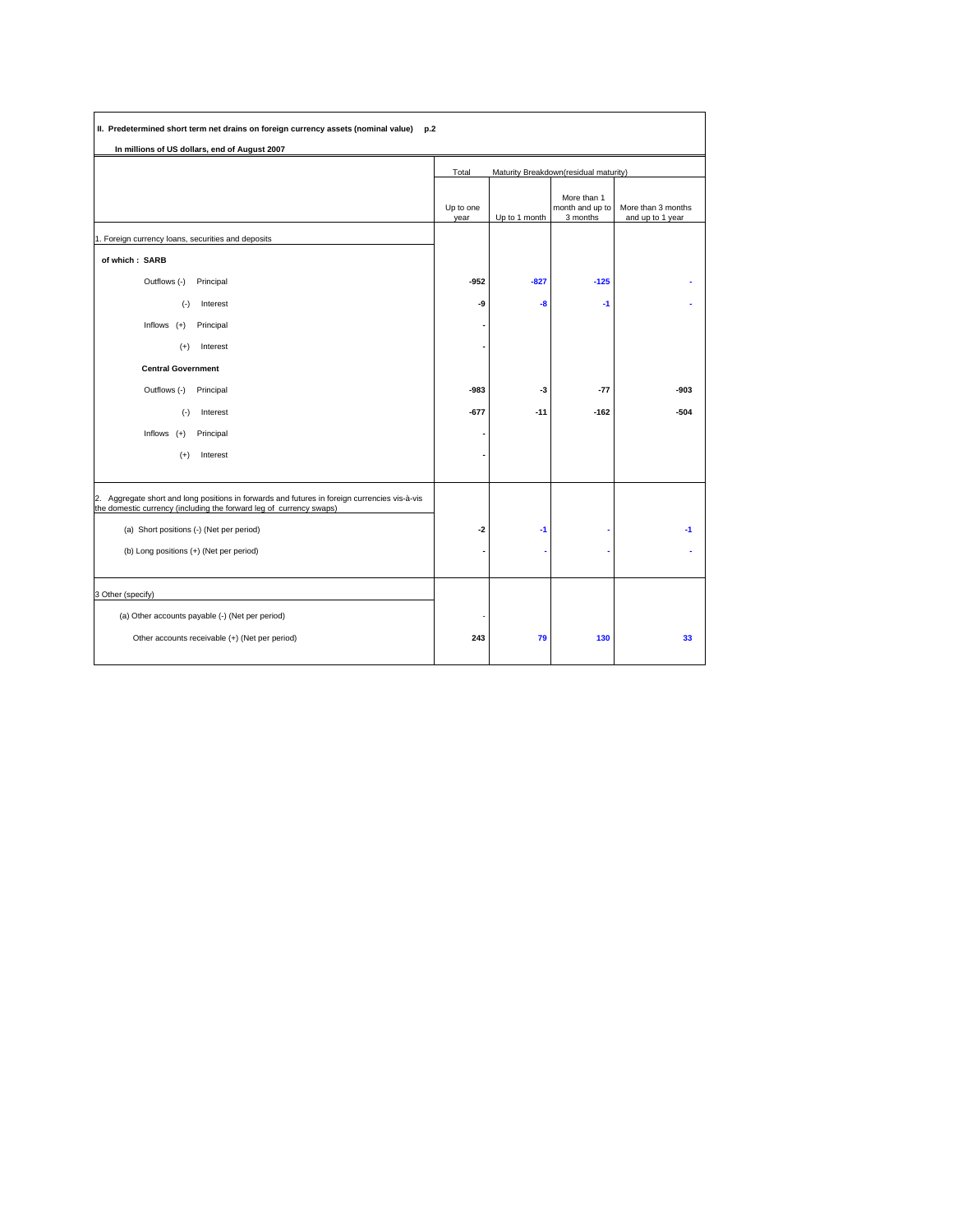| III. Contingent short-term net drains on foreign currency assets (nominal value)                                                   | p.3          |               |                                            |                                        |
|------------------------------------------------------------------------------------------------------------------------------------|--------------|---------------|--------------------------------------------|----------------------------------------|
| In millions of US dollars, end of August 2007                                                                                      |              |               |                                            |                                        |
|                                                                                                                                    | Total        |               | Maturity breakdown (residual maturity)     |                                        |
|                                                                                                                                    | Up to 1 year | Up to 1 month | More than 1<br>month and up to<br>3 months | More than 3 months<br>and up to 1 year |
| 1. Contingent liabilities in foreign currency                                                                                      |              |               |                                            |                                        |
| (a) Collateral guarantees on debt falling due within 1 year                                                                        |              |               |                                            |                                        |
| (b) Other contingent liabilities                                                                                                   |              |               |                                            |                                        |
| of which: Central Government                                                                                                       |              |               |                                            |                                        |
| Principal                                                                                                                          | $-359$       | $-28$         | $-47$                                      | $-284$                                 |
| Interest                                                                                                                           | $-182$       | $-30$         | $-22$                                      | $-130$                                 |
| 2. Foreign currency securities issued with embedded options (puttable bonds)<br>3. Undrawn, unconditional credit lines provided by |              |               |                                            |                                        |
| (a) other central banks and international organisations                                                                            |              |               |                                            |                                        |
| $BIS (+)$                                                                                                                          |              |               |                                            |                                        |
| $IMF (+)$                                                                                                                          |              |               |                                            |                                        |
| (b) banks and other financial institutions headquartered in South Africa                                                           |              |               |                                            |                                        |
| (c) banks and other financial institutions headquartered outside South Africa (+)                                                  | 410          | 250           | 25                                         | 135                                    |
| 4. Aggregate short and long positions of options in foreign vis-à-vis the domestic currency                                        |              |               |                                            |                                        |
| (a)<br>Short positions                                                                                                             |              |               |                                            |                                        |
| (i) Bought puts                                                                                                                    |              |               |                                            |                                        |
| (ii) Written puts                                                                                                                  |              |               |                                            |                                        |
| (b)<br>Long positions                                                                                                              |              |               |                                            |                                        |
| (i) Bought puts                                                                                                                    |              |               |                                            |                                        |
| (ii) Written puts                                                                                                                  |              |               |                                            |                                        |
|                                                                                                                                    |              |               |                                            |                                        |